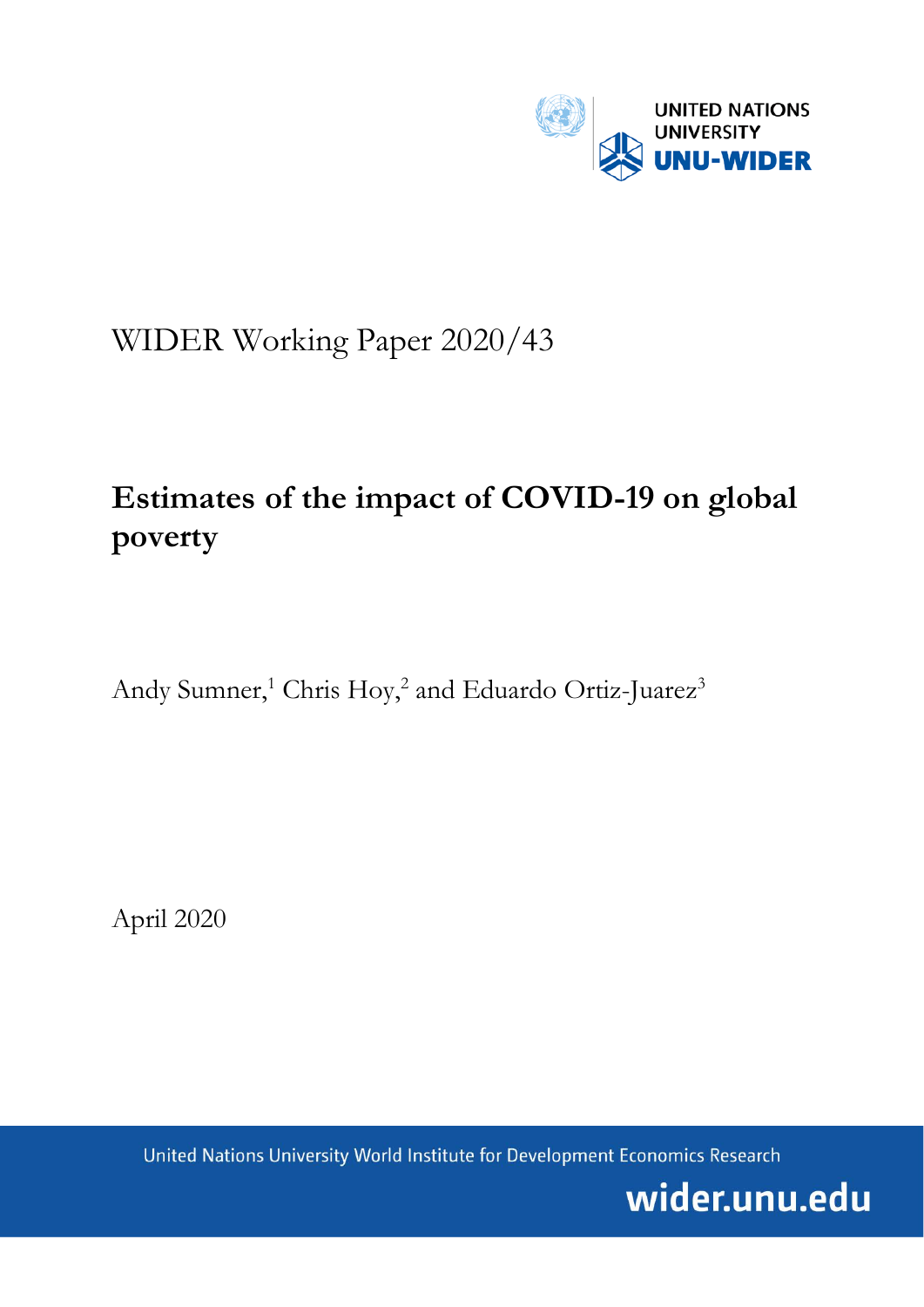**Abstract:** In this paper we make estimates of the potential short-term economic impact of COVID-19 on global monetary poverty through contractions in per capita household income or consumption. Our estimates are based on three scenarios: low, medium, and high global contractions of 5, 10, and 20 per cent; we calculate the impact of each of these scenarios on the poverty headcount using the international poverty lines of US\$1.90, US\$3.20 and US\$5.50 per day. Our estimates show that COVID-19 poses a real challenge to the UN Sustainable Development Goal of ending poverty by 2030 because global poverty could increase for the first time since 1990 and, depending on the poverty line, such increase could represent a reversal of approximately a decade in the world's progress in reducing poverty. In some regions the adverse impacts could result in poverty levels similar to those recorded 30 years ago. Under the most extreme scenario of a 20 per cent income or consumption contraction, the number of people living in poverty could increase by 420–580 million, relative to the latest official recorded figures for 2018.

**Key words:** global poverty, COVID-19, SDGs, crisis impact

**JEL classification:** I32

This study has been prepared within the UNU-WIDER project on Academic Excellence.

Copyright © UNU-WIDER 2020

Information and requests: publications@wider.unu.edu

ISSN 1798-7237 ISBN 978-92-9256-800-9

<https://doi.org/10.35188/UNU-WIDER/2020/800-9>

Typescript prepared by Lorraine Telfer-Taivainen.

The United Nations University World Institute for Development Economics Research provides economic analysis and policy advice with the aim of promoting sustainable and equitable development. The Institute began operations in 1985 in Helsinki, Finland, as the first research and training centre of the United Nations University. Today it is a unique blend of think tank, research institute, and UN agency—providing a range of services from policy advice to governments as well as freely available original research.

The Institute is funded through income from an endowment fund with additional contributions to its work programme from Finland, Sweden, and the United Kingdom as well as earmarked contributions for specific projects from a variety of donors.

Katajanokanlaituri 6 B, 00160 Helsinki, Finland

The views expressed in this paper are those of the author(s), and do not necessarily reflect the views of the Institute or the United Nations University, nor the programme/project donors.

<sup>&</sup>lt;sup>1</sup>King's College London, <sup>2</sup>Australian National University, <sup>3</sup>King's College London. Corresponding author: [andrew.sumner@kcl.ac.uk](mailto:andrew.sumner@kcl.ac.uk)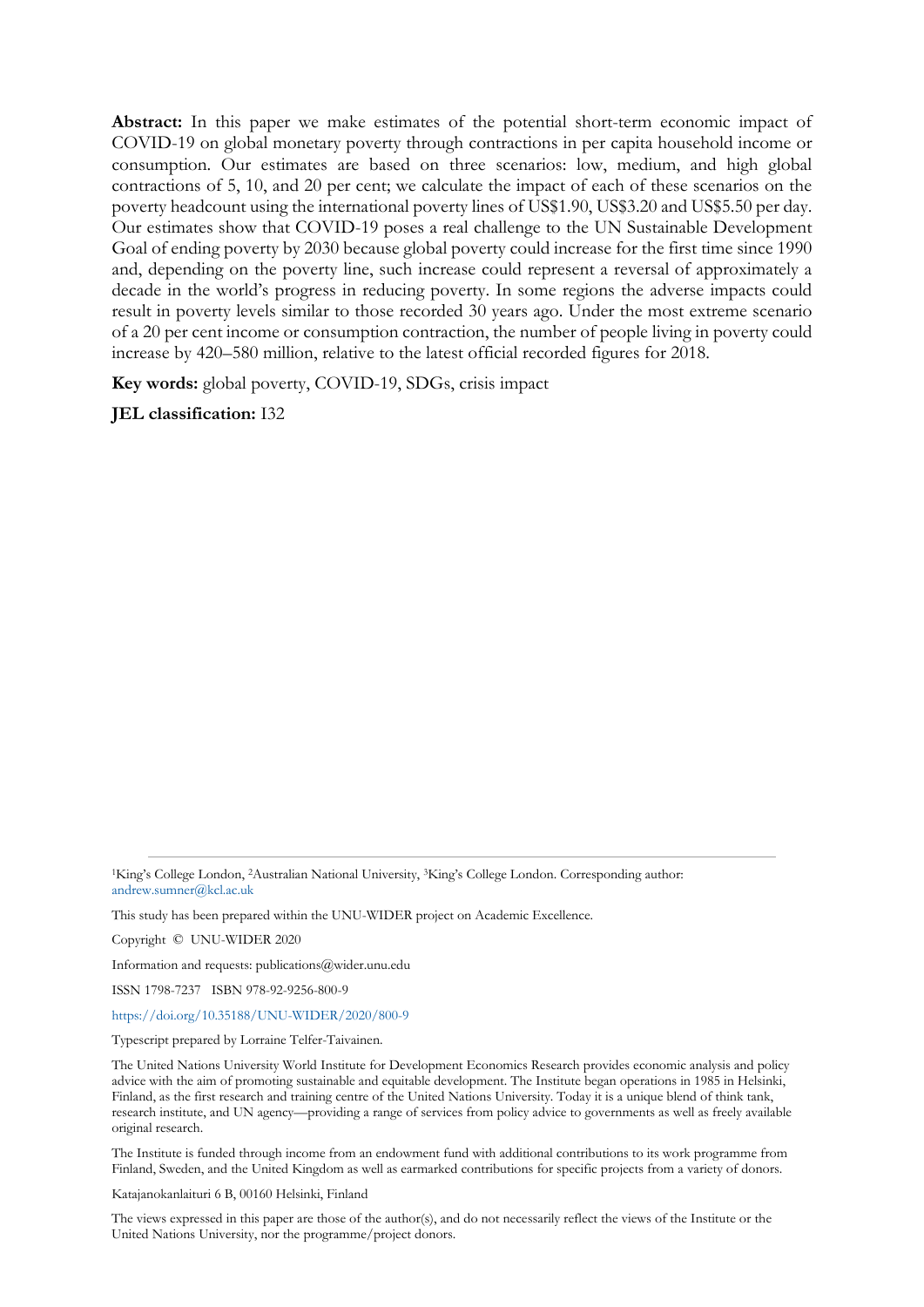#### **1 Introduction**

In this paper we make estimates of the potential impact of COVID-19 on global monetary poverty through per capita household income or consumption contraction.<sup>[1](#page-2-0)</sup> We use three scenarios: low, medium, and high contractions of 5, 10, and 20 per cent, and estimate the impact on the poverty headcount using the international poverty lines of US\$1.90, US\$3.20 and US\$5.50 per day (purchasing power parity (PPP) 2011 prices).

Our estimates have important limitations. First, we have a set of contractions of mean income or consumption per capita applied to each country. We do not know which of our three scenarios will be closest to the final real-world outcome, nor how consumption changes will differ across countries. Second, we assume that the effects of economic contractions are distribution neutral, and hence they omit the differentiated effects through important transmission channels, chiefly the labour market. Third, there are other transmission channels from the pandemic to poverty beyond changes in consumption. Fourth, there are important non-monetary poverty impacts, not only on health indicators but also on education and other dimensions of poverty not captured in these estimates of consumption losses. Finally, as Gentilini, Almenfi and Orton (2020) note, many governments in middle-income developing countries have introduced or adapted social protection and jobs programmes in response to the crisis, most notably cash transfer initiatives, and hence to some extent the full impacts of the could be mitigated. These recent policy interventions are *not* captured in our estimates.

As far as we know, to date, the only estimates of the poverty impact of COVID-19 in developing countries across the world are those by the International Labour Organization (ILO) and the International Food Policy Research Institute (IFPRI).

The ILO (2020: 5) estimates are focused on the working population and argue that there will be between 9 and 35 million new working poor (at the higher World Bank poverty line of US\$3.20 per day) in developing countries in 2020. Most will live in middle-income developing countries. These estimates draw on the computable general equilibrium (CGE) model of McKibbin and Fernando (2020).

[IFPRI estimates,](https://www.ifpri.org/blog/how-much-will-global-poverty-increase-because-covid-19) by Vos, Martin and Laborde (2020a, 2020b) make use of the IFPRI's own global CGE model.<sup>[2](#page-2-1)</sup> Their estimates are based on about 30 household surveys mainly from Sub-Saharan Africa and South Asia and show that a global gross domestic product (GDP) slowdown of 1 percentage point would increase poverty (at the lower World Bank poverty line of US\$1.90 per day) by between 14–22 million people. Somewhat counterintuitively, most of these (two-thirds) are rural dwellers. And the greatest impact will be in sub-Saharan Africa (SSA) where up to half of the new poor will live.

<span id="page-2-0"></span><sup>&</sup>lt;sup>1</sup> We refer to income or consumption as some countries have income data and others have consumption data in the PovcalNet dataset.

<span id="page-2-1"></span><sup>2</sup> Specifically, as described in Ivanic and Martin (2018), a combination of two datasets: the first of trade, production, and consumption for private households, governments and firms, plus parameters describing trade, production, and consumption behaviour. The second is a sample of 300,000+ households from 31 developing countries with information on household consumption and agricultural production. With the first dataset and the CGE model they have, they identify the long-run effects of a number of productivity shocks on national income and prices. Then, they apply the country-level productivity and price shocks to the 300,000+ household-level models in the second dataset to simulate the poverty implications of the aforementioned productivity shocks.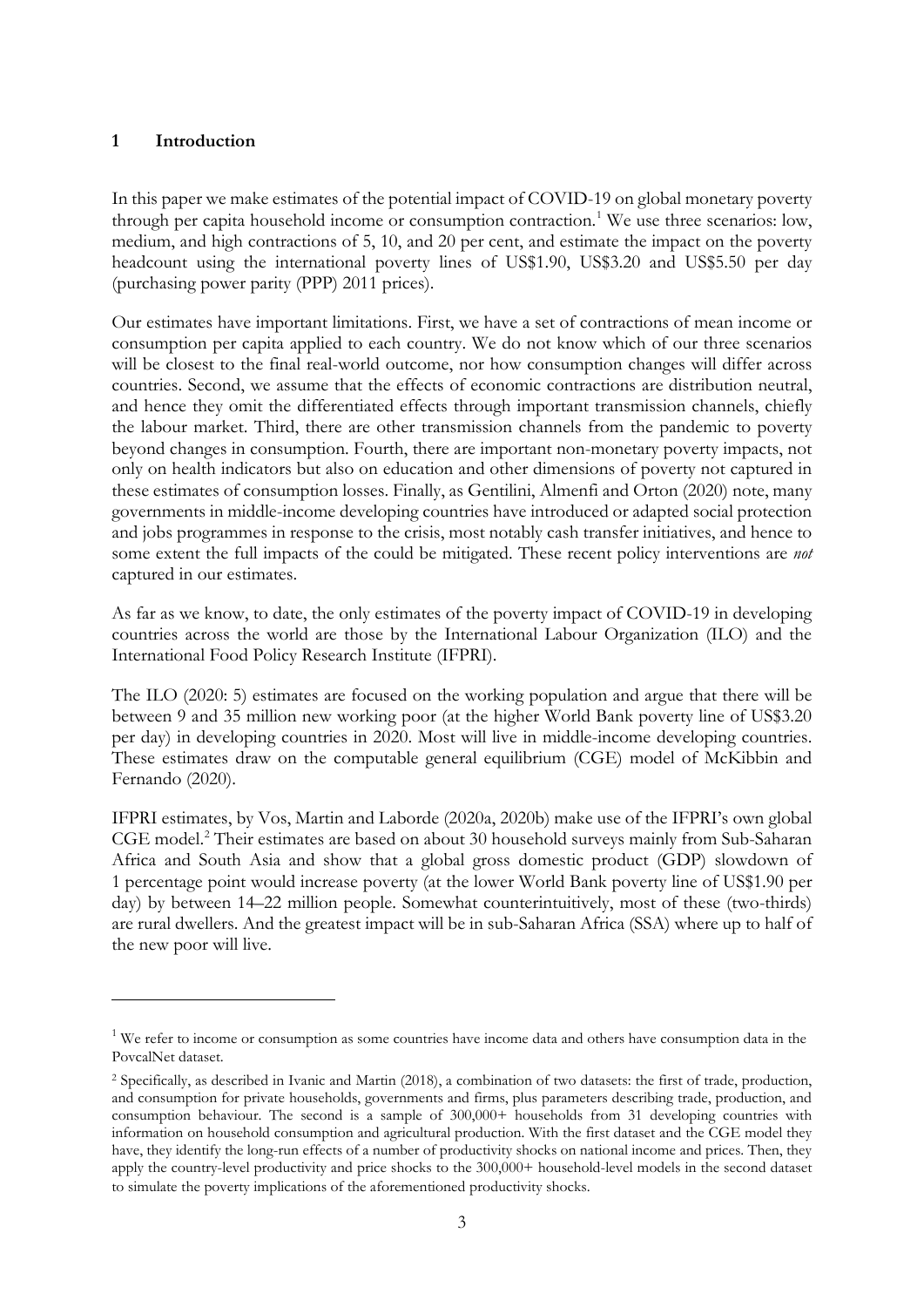The ILO and IFPRI estimates are both derived from complex CGE models that estimate how supply and demand shocks, output contractions or changes in trade or production factors feed through to poverty.

In contrast to ILO and IFPRI estimates we make new estimates in this paper of the impact of COVID-19 on global poverty in the short-run due to direct consumption shocks.

Our paper is structured as follows. Section 2 discusses our data and assumptions. Section 3 presents findings. Section 4 concludes.

### **2 Data and assumptions**

We make new estimates of the short-run effects of COVID-19 on the global poverty count.

We considered a set of contractions to household per capita consumption and asked what these could mean for global poverty at the international poverty lines of US\$1.90, US\$3.20, and US\$5.50 per day.

These estimates are based on microdata from the World Bank's PovcalNet dataset and were computed through the Stata's PovcalNet interface (see discussion of Castañeda et al. 2019) at the global and regional levels using 2018 as the reference year for these aggregates—with the only exception of South Asia for which the survey coverage is too low and thus the reference year for this region is 2015 instead. [3](#page-3-0)

The PovcalNet dataset has the advantage of a higher coverage (than IFPRI and ILO estimates) in terms of the number of countries. Further, the data includes the whole population of each country in the dataset. Specifically, the PovcalNet dataset is composed by approximately 1,500 countryyear harmonised household income or consumption survey data covering 138 developing countries and 26 high-income economies, with all monetary data expressed in PPP exchange rates from the 2011 International Comparison Program.

Our estimates are made using three scenarios of per capita income or consumption contraction (depending on the data of the country) as a result of the ongoing COVID-19 pandemic: 5, 10, and 20 per cent contraction. As we do not observe individuals' income or consumption levels from PovcalNet's built-in database, we capture aforesaid contractions by increasing the value of the poverty line accordingly. That is, for a per capita income or consumption contraction of *x* per cent, the poverty line *z* is adjusted upwardly as  $\frac{x}{1-x}$ . The three scenarios are performed for the US\$1.9, US\$3.2, and US\$5.5 per day poverty lines.

### **3 Short-term impact of COVID-19 on global poverty**

Everything else equal, even a relatively small contraction in per capita income or consumption of 5 per cent as a result of the COVID-19 pandemic, could lead to an increase in the incidence of income-based poverty for the first time since 1990 (Figure 1).

<span id="page-3-0"></span><sup>&</sup>lt;sup>3</sup> Estimates using 2015 as the reference year for all regions and globally are shown in Tables A3 and A4 in the Annex.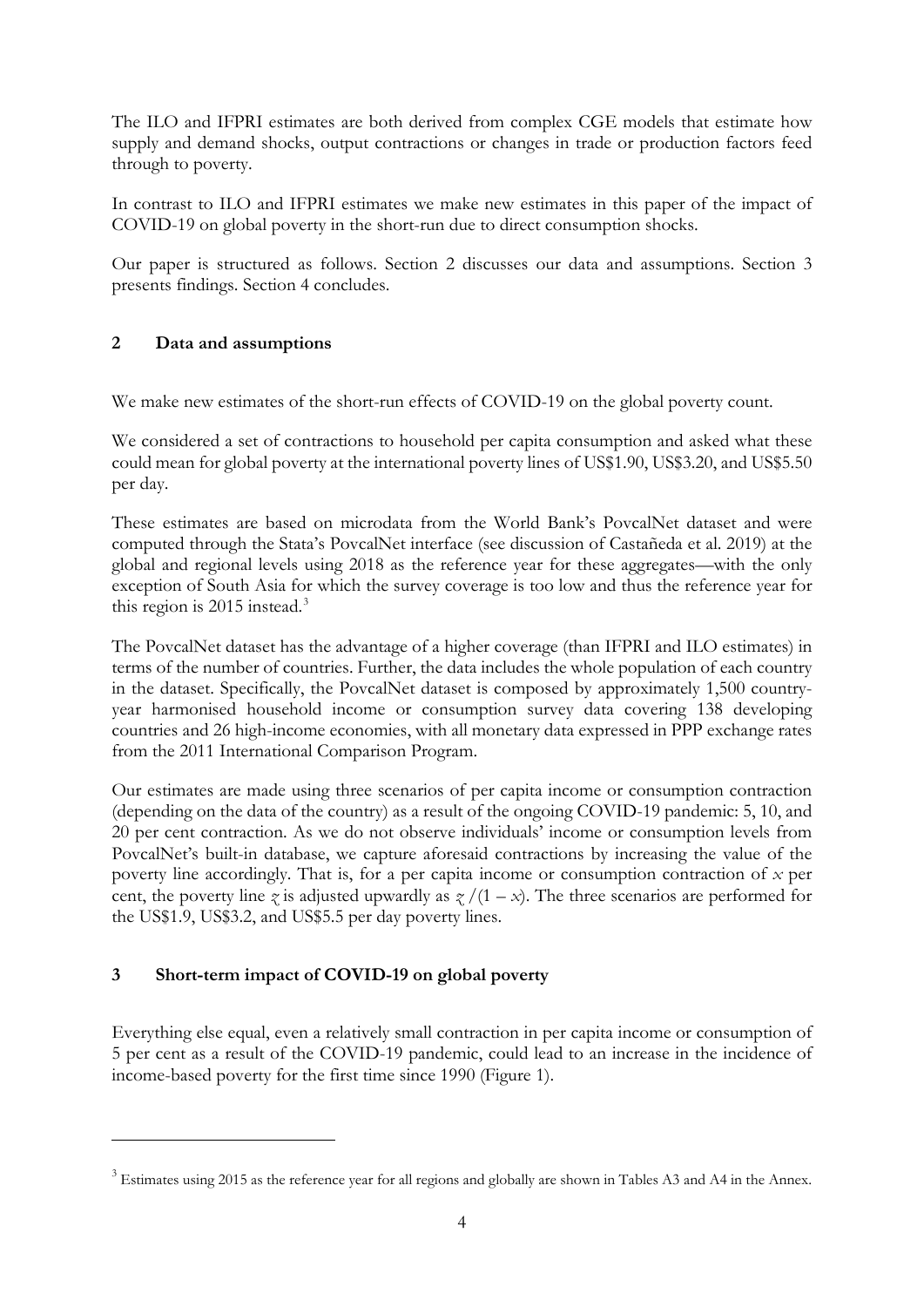#### Figure 1: Global poverty headcount ratio, 1990–2018 and projection



Source: authors' estimates based on PovcalNet.

Under such contraction of 5 per cent and relative to the latest available year (2018), the poverty headcount rate at US\$1.9/day could increase by 1 percentage point, whereas that at US\$3.2/day and US\$5.5/day could do so by between 1.5–2 percentage points. In the case of a 10 per cent income or consumption contraction, the rise in the poverty headcount rates could range between 2–4 percentage points depending on the poverty line, while in the most extreme scenario—that is, an income contraction of 20 per cent— the increase in poverty could be close to 6 percentage points for the US\$1.9/day poverty line, and between 7 and 8 points for the US\$3.2/day and US\$5.5/day poverty lines, respectively (Table 1: panel A).

|             |            |                          | Panel A   |            |                                     |           |
|-------------|------------|--------------------------|-----------|------------|-------------------------------------|-----------|
|             |            | People living in poverty |           |            | Additional percentage points in the |           |
| Contraction |            | (% of population)        |           |            | poverty headcount ratio             |           |
|             | \$1.9/day  | $$3.2$ /day              | \$5.5/day | $$1.9$ day | $$3.2$ day                          | \$5.5/dav |
| $5\%$       | 11.2       | 27.0                     | 45.2      | 1.1        | 1.8                                 | 1.6       |
| 10%         | 12.5       | 28.9                     | 46.8      | 2.4        | 3.7                                 | 3.3       |
| 20%         | 15.7       | 33.0                     | 50.5      | 5.6        | 7.7                                 | 7.0       |
| Status quo  | 10.1       | 25.2                     | 43.5      |            |                                     |           |
|             |            |                          | Panel B   |            |                                     |           |
|             |            | People living in poverty |           |            | Additional people living in poverty |           |
| Contraction |            | (millions)               |           |            | (millions)                          |           |
|             | $$1.9$ day | $$3.2$ /day              | \$5.5/day | $$1.9$ day | $$3.2$ day                          | \$5.5/dav |
| $5\%$       | 844.1      | 2,033.8                  | 3,399.5   | 84.9       | 135.3                               | 123.7     |
| 10%         | 940.8      | 2,176.9                  | 3,524.4   | 181.6      | 278.4                               | 248.6     |
| 20%         | 1,178.1    | 2,479.9                  | 3,799.3   | 419.0      | 581.4                               | 523.5     |
| Status quo  | 759.2      | 1.898.5                  | 3,275.8   |            |                                     |           |

Table 1: Additional global poverty as a result of per capita income or consumption contractions

Source: authors' estimates based on PovcalNet.

These potential increases would be equivalent to reversing almost a decade of progress in global poverty reduction, as the projected headcount rates, *ceteris paribus*, would return back to the levels observed in first half of the 2010s. In absolute terms, these changes mean that the number of people living in poverty in the world could increase, in comparison to the status quo in 2018, by between 85–135 million under a 5 per cent contraction, by between 180–280 million under a 10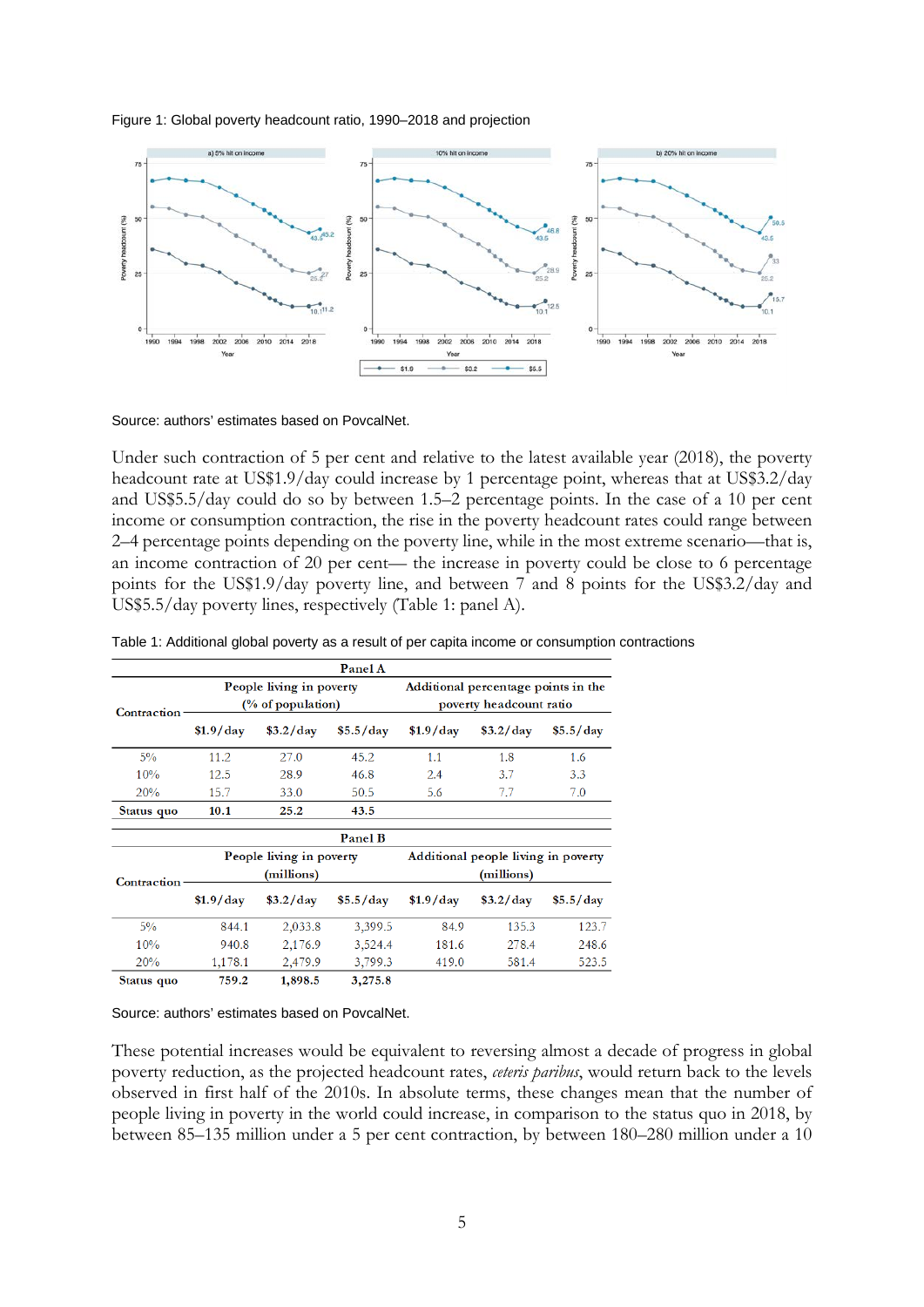per cent contraction, and, startlingly, between 420–580 million people under a per capita income or consumption contraction of 20 per cent (Table 1: panel B). [4](#page-5-0)

The impact of these contractions could occur in all regions of the world, though with some degree of heterogeneity depending on their level of development. Focusing on a contraction of per capita income or consumption of 10 per cent , the poverty headcount rates could increase for the first time since 1990 in East Asia and Pacific (EAP), Latin America and the Caribbean (LAC), and South Asia (SA), and for the first time since the mid-1990s in Europe and Central Asia (ECA), Middle East and North Africa (MENA), and SSA. While the increase in the incidence of the US\$1.9/day poverty is relatively low in EAP, ECA, and LAC, that of the US\$5.5/day poverty is more sizeable and would imply a reversal towards the levels observed five years ago across these regions. A similar reversal could occur in SA, although it could be more pronounced for lower poverty lines and more moderate for the higher line of US\$5.5/day (Figure 2).

Figure 2: Poverty headcount ratio by regions, 1990–2018 and projection under a 10% per capita income or consumption contraction



Source: authors' estimates based on PovcalNet. See Figures A1 and A2 in annex for 5% and 20% contraction.

Especially hard-hit regions in estimates are MENA, SA, and SSA, either because of their relatively slow progress in reducing poverty over the last years or because of their already high poverty levels. In MENA, for instance, a 10 per cent contraction could exacerbate the rising trend in poverty observed since 2013 up to reaching as high as, worryingly, the levels observed in 1990—at least for both the US\$1.9/day and US\$3.2/day poverty lines. Similarly, in SSA, a potential 10 per cent contraction in income or consumption is enough to erase the progress achieved in reducing

<span id="page-5-0"></span><sup>&</sup>lt;sup>4</sup> The poverty headcount rates and absolute numbers of poor under the US\$1.90, US\$3.20 and US\$5.50 per day (PPP 2011 prices) for the 2018 reference year and the three contraction scenarios, disaggregated by region, are shown in Tables A1 and A2 in the Annex.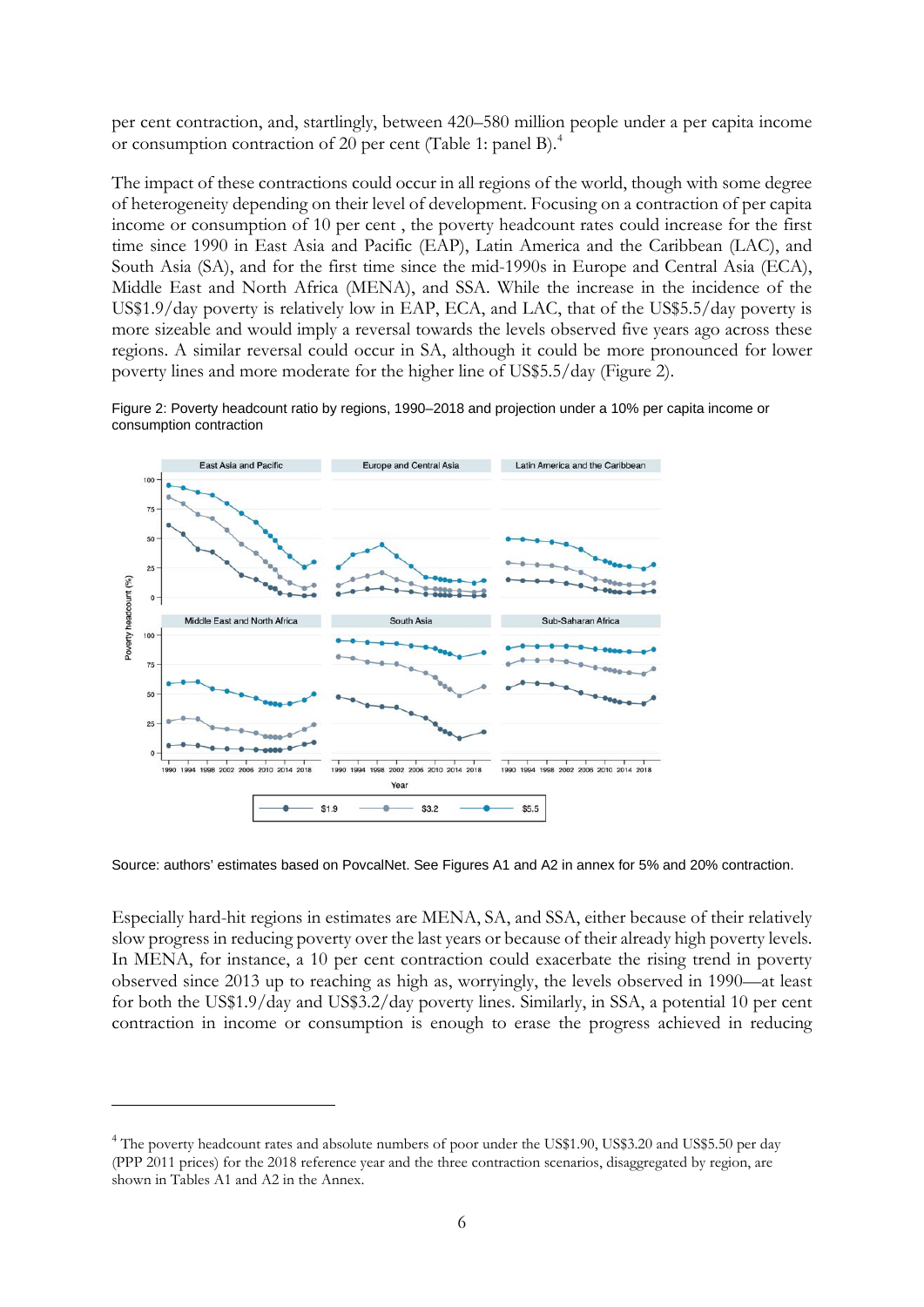extreme poverty in recent years. These results are even more dramatic when considering the scenario of a 20 per cent contraction (Figure A2 in the Annex).

According to our estimates of a 10 per cent contraction and under the US\$1.9/day poverty line, between 80 and 85 per cent of those **newly living in poverty** would be located in two regions, namely, SSA and South Asia. When using the US\$3.2/day poverty line, still about two thirds of the new world's poor would be residing in these two regions, but East Asia and Pacific would account for around 20 per cent of the total (Figure 3).

Finally, if poverty is measured with the US\$5.5/day poverty line, the proportion accounted for by EAP would dramatically increase, accounting for almost 40 per cent of the total new poor, whereas the combined share in SSA and South Asia would reach about a third of total. At this value of the poverty line, both MENA and Latin America could account each for about 10 per cent of the global increase in poverty, regardless of the magnitude of the economic contraction. Table A2 in the Annex presents the number of poor people by region under the three contraction scenarios, relative to the latest observed poverty incidence in 2018.





Source: authors' estimates based on PovcalNet.

### **4 Conclusions**

In this paper we have sought to make estimates of the potential short-term poverty impact of COVID-19 in developing countries. While these estimates have important limitations as they are based on distribution neutral assumptions and crucially omit labour market, social and fiscal policy, and household-level responses to economic contractions, they are intended as indicative of the potential increase in poverty as a result of the damaging economic consequences of the pandemic.

We find that: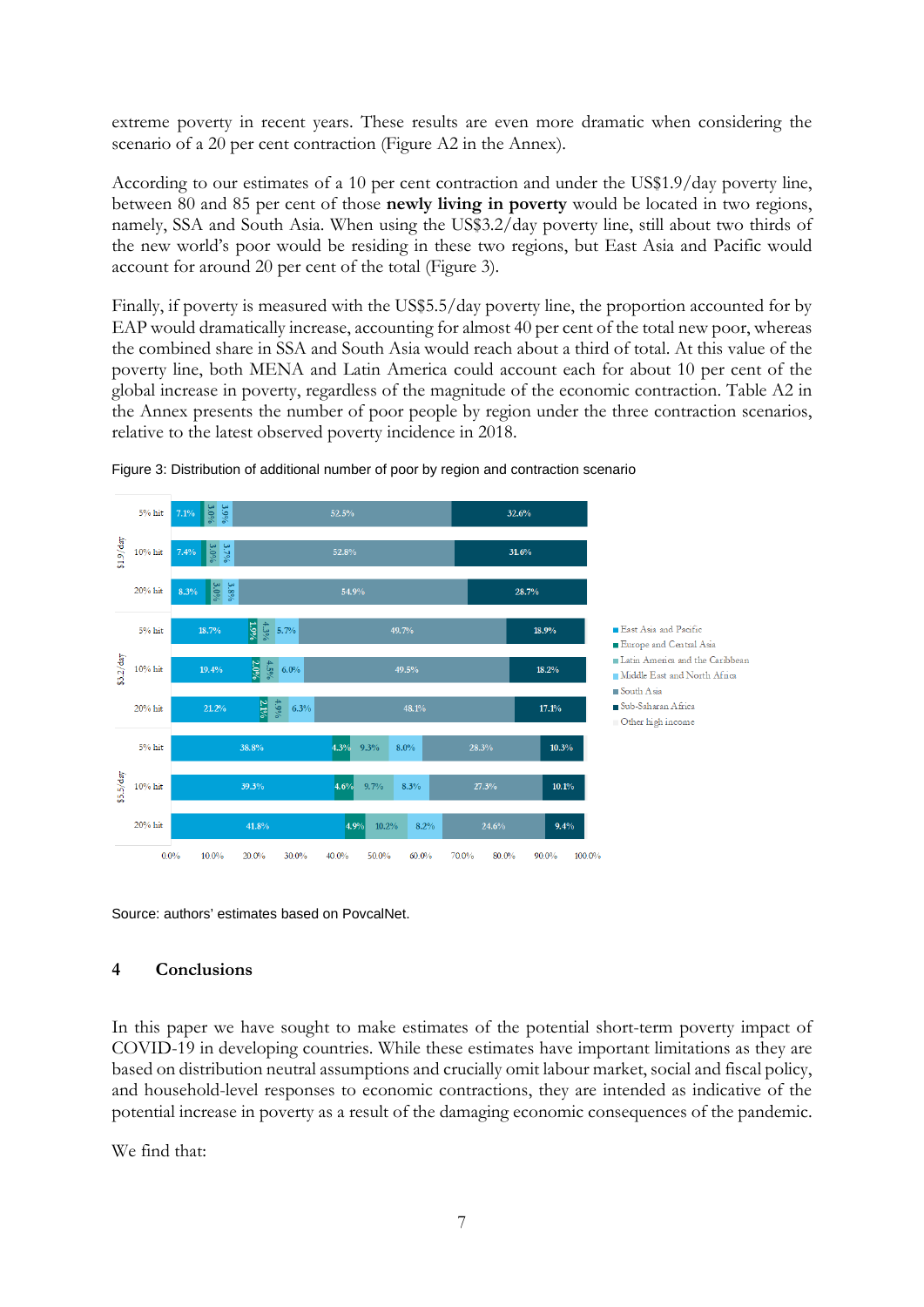- Everything else equal, assuming a 5 per cent contraction in per capita incomes, the world could witness a potential increase in the number of poor people, relative to the 2018 figures, of more than 80 million for the US\$1.9/day poverty line, of more than 130 million for the US\$3.2/day standard, and of almost 124 million for the higher line of US\$5.5/day.
- Under a contraction of 10 per cent, while keeping everything else equal, the increases in poverty headcount at US\$1.90, US\$3.20 and US\$5.50 is respectively, about 180, 280, and 250 million people, but if the contraction is 20 per cent, then the increases could be about 420, 580, and 520 million people, respectively.
- At the global level, the potential impact of COVID-19 poses a real challenge to the UN Sustainable Development Goal of ending poverty by 2030 because increases in the relative and absolute size of the number of poor under the three poverty lines would be the first recorded since 1990 and they could represent a reversal of approximately a decade of progress in reducing poverty. In regions such as the Middle East and North Africa and SSA, the adverse impacts could result in poverty levels similar to those recorded 30 years ago, in 1990.
- The concentration of the potentially **new poor** under the US\$1.9/day and US\$3.2/day poverty lines would occur in the poorest regions of the world, notably in SSA and South Asia, which could accrue together between two thirds and 80–85 per cent of the total poor.
- For the higher poverty line of US\$5.5/day, the majority (about 40 per cent ) of the new poor could be concentrated in East Asia and Pacific, about a third in both SSA and South Asia combined, and about 10 per cent each in Middle East and North Africa and Latin America and the Caribbean.

While these welfare impacts of the COVID-19 pandemic could be overestimated, there is no doubt that the real outcomes will be dramatic across developing countries. There is also no question, based on the evidence of previous global crises, that non-monetary indicators such as infant and maternal mortality, undernutrition and malnourishment, and educational achievement would also be seriously hit. The severity of the effects will depend on how long the pandemic lasts, and on how the national governments and the international community reacts.

The policy reactions some national governments have started to exhibit are of paramount importance to relief those without employment insurance, access to health services, and systems of care—for example those performing jobs in precarious, informal sectors of the economy across developing countries. Under these circumstances, the current pandemic calls for international efforts to assist those countries that do not have the fiscal space to face this global problem, not only in terms of addressing the ongoing challenge imposed by COVID-19 on their health systems' capacity, but also to protect those for whom their income generating possibilities are on-hold.

### **References**

- Castañeda Aguilar, R.A., C. Lakner, E.B. Prydz, J. Soler Lopez, R. Wu, and Q. Zhao (2019). 'Estimating Global Poverty in Stata. The *povcalnet* command'. Global Poverty Monitoring Technical Note 9. World Bank: Washington DC.
- Gentilini, U., M. Almenfi, and I. Orton (2020). 'Social Protection and Jobs Responses to COVID-19: A Real-Time Review of Country Measures'. Downloaded at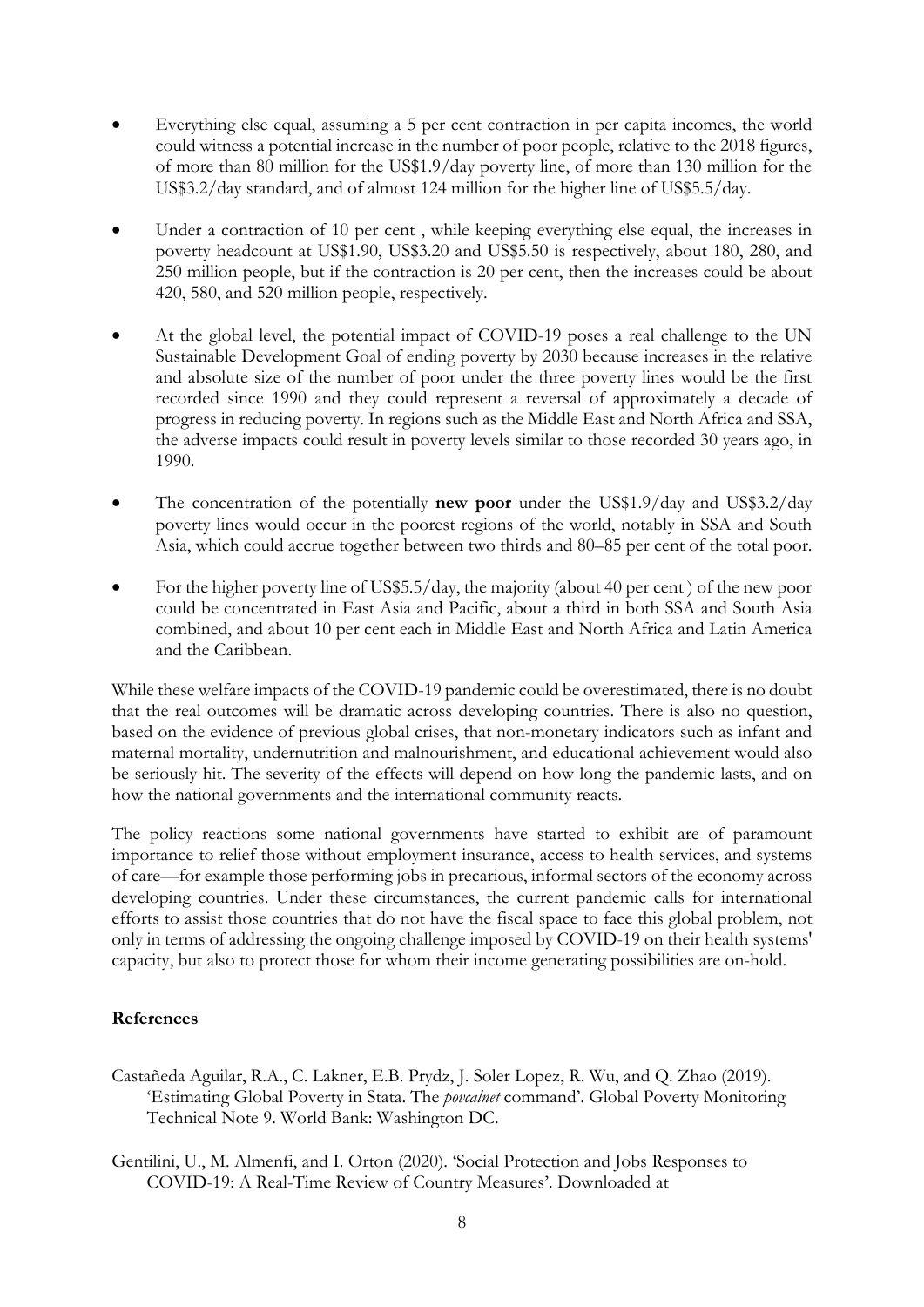[http://www.ugogentilini.net/wp-content/uploads/2020/03/global-review-of-social](http://www.ugogentilini.net/wp-content/uploads/2020/03/global-review-of-social-protection-responses-to-COVID-19-2.pdf)[protection-responses-to-COVID-19-2.pdf](http://www.ugogentilini.net/wp-content/uploads/2020/03/global-review-of-social-protection-responses-to-COVID-19-2.pdf)

- ILO (2020) 'COVID-19 and the world of work: impact and policy responses'. Downloaded at [https://www.ilo.org/wcmsp5/groups/public/---dgreports/--](https://www.ilo.org/wcmsp5/groups/public/---dgreports/---dcomm/documents/briefingnote/wcms_738753.pdf) [dcomm/documents/briefingnote/wcms\\_738753.pdf](https://www.ilo.org/wcmsp5/groups/public/---dgreports/---dcomm/documents/briefingnote/wcms_738753.pdf)
- Ivanic, M. and W. Martin (2018) Sectoral Productivity Growth and Poverty Reduction: National and Global Impacts, *World Development* 109: 429-439.
- McKibbin, W., and R. Fernando (2020). 'The Global Macroeconomic Impacts of COVID-19: Seven Scenarios. Downloaded at: [https://www.brookings.edu/wp](https://www.brookings.edu/wp-content/uploads/2020/03/20200302_COVID19.pdf)[content/uploads/2020/03/20200302\\_COVID19.pdf](https://www.brookings.edu/wp-content/uploads/2020/03/20200302_COVID19.pdf)
- Vos, R., W. Martin, and D. Laborde (2020a). 'As COVID-19 spreads, no major concern for global food security yet'. Downloaded at: [https://www.ifpri.org/blog/covid-19-spreads-no](https://www.ifpri.org/blog/covid-19-spreads-no-major-concern-global-food-security-yet)[major-concern-global-food-security-yet](https://www.ifpri.org/blog/covid-19-spreads-no-major-concern-global-food-security-yet)
- Vos, R., W. Martin, and D. Laborde (2020b). 'How much will global poverty increase because of COVID-19?'. Downloaded at: [https://www.ifpri.org/blog/how-much-will-global-poverty](https://www.ifpri.org/blog/how-much-will-global-poverty-increase-because-covid-19)[increase-because-covid-19](https://www.ifpri.org/blog/how-much-will-global-poverty-increase-because-covid-19)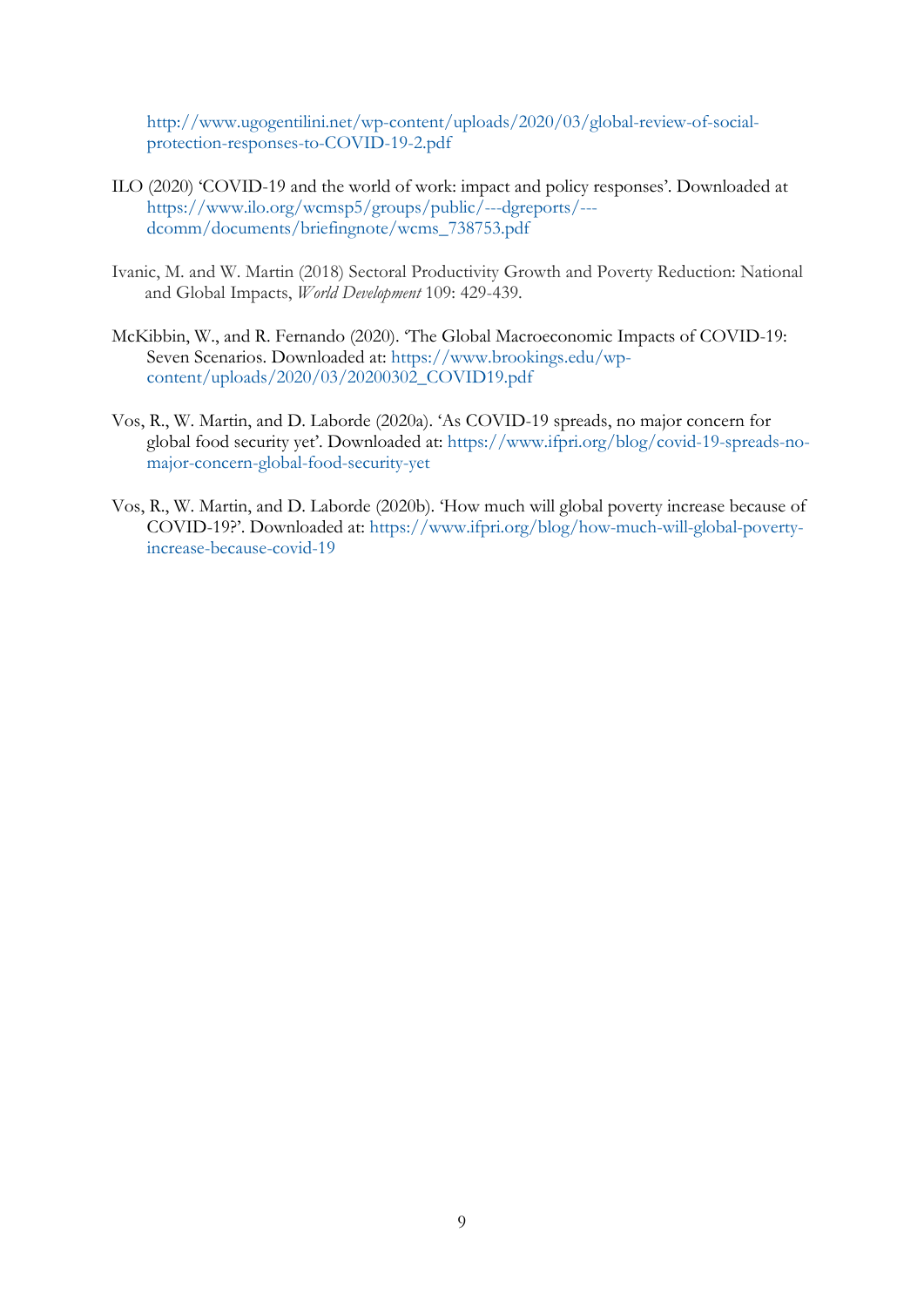#### **Annex**

Figure A1: Poverty headcount ratios by region, 1990–2018 and projection under a 5% contraction in per capita income or consumption



Source: authors' estimates based on PovcalNet.

Figure A2: Poverty headcount ratio by region, 1990–2018 and projection under a 20% contraction in per capita income or consumption



Source: authors' estimates based on PovcalNet.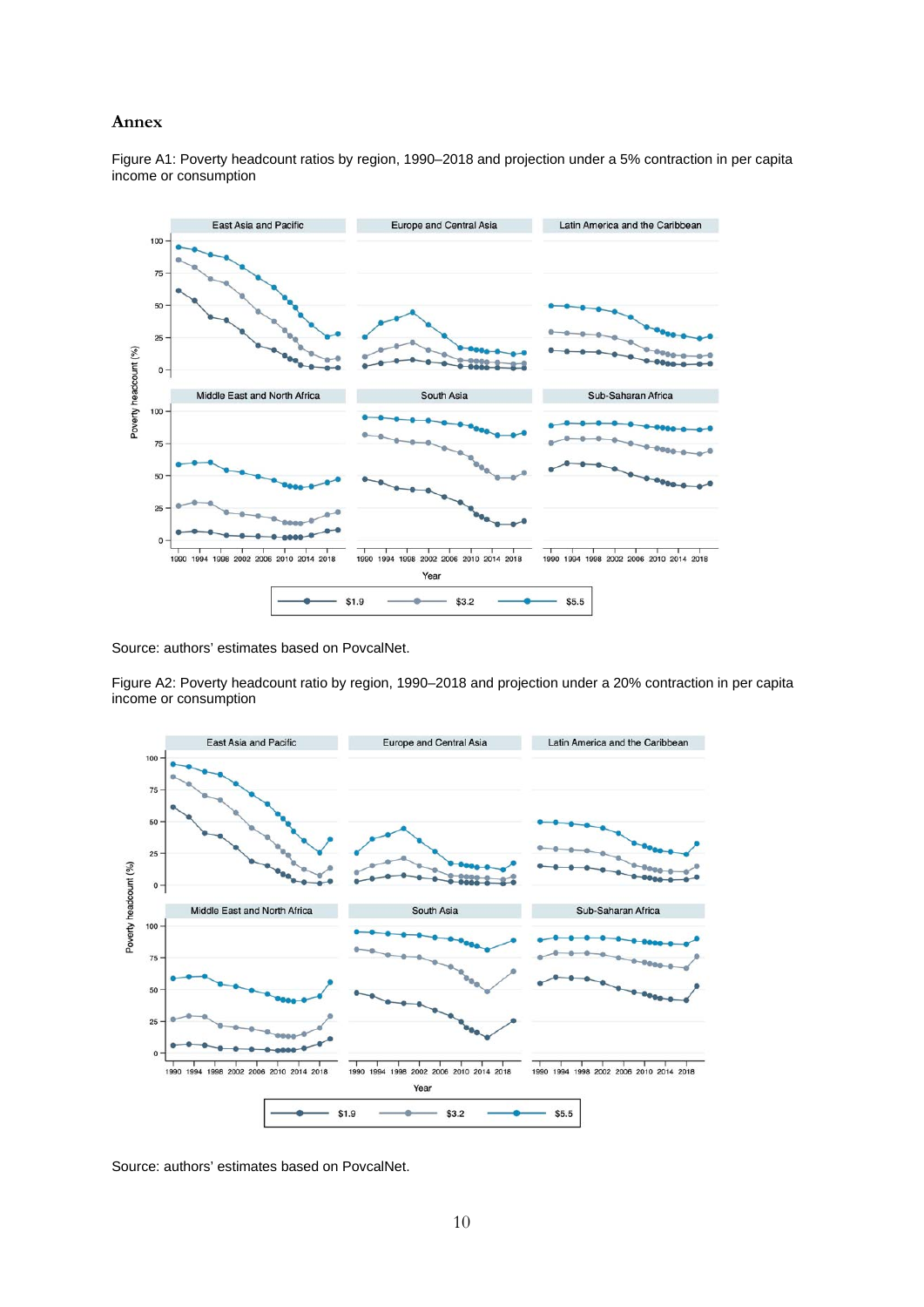Table A1: Incidence of poverty by region, 2018 and estimates under scenarios of contraction in per capita incomes or consumption (% of the population and millions of people)

|                                 |            | Headcount - Reference year 2018 |       |               |         |               |         |  |
|---------------------------------|------------|---------------------------------|-------|---------------|---------|---------------|---------|--|
| Aggregate                       | Population | \$1.9                           |       | \$3.2         |         | \$5.5         |         |  |
|                                 |            | $\frac{0}{0}$                   | Mill. | $\frac{0}{0}$ | Mill.   | $\frac{0}{0}$ | Mill.   |  |
| East Asia and Pacific           | 2,081.7    | 1.3                             | 27.8  | 7.6           | 158.7   | 25.6          | 532.0   |  |
| Europe and Central Asia         | 493.8      | 1.2                             | 5.9   | 4.5           | 22.1    | 12.1          | 59.7    |  |
| Latin America and the Caribbean | 637.1      | 4.4                             | 28.0  | 10.4          | 66.3    | 24.2          | 154.2   |  |
| Middle East and North Africa    | 387.7      | 7.2                             | 27.9  | 19.8          | 76.8    | 44.8          | 173.5   |  |
| Other high Income               | 1,101.2    | 0.7                             | 7.4   | 0.8           | 9.0     | 1.3           | 14.0    |  |
| South Asia                      | 1,749.4    | 12.3                            | 215.2 | 48.4          | 847.1   | 81.3          | 1,422.4 |  |
| Sub-Saharan Africa              | 1,074.9    | 41.6                            | 447.0 | 66.8          | 718.5   | 85.6          | 919.9   |  |
| World Total                     | 7,525.8    | 10.1                            | 759.2 | 25.2          | 1,898.5 | 43.5          | 3,275.8 |  |

|                                 | Headcount - 5% hit on income/consumption |       |               |         |               |         |  |  |
|---------------------------------|------------------------------------------|-------|---------------|---------|---------------|---------|--|--|
| Aggregate                       | \$1.9                                    |       |               | \$3.2\$ |               | \$5.5   |  |  |
|                                 | $\frac{0}{0}$                            | Mill. | $\frac{0}{0}$ | Mill.   | $\frac{0}{0}$ | Mill.   |  |  |
| East Asia and Pacific           | 1.6                                      | 33.8  | 8.8           | 184.0   | 27.9          | 580.0   |  |  |
| Europe and Central Asia         | 1.4                                      | 6.7   | 5.0           | 24.8    | 13.2          | 65.0    |  |  |
| Latin America and the Caribbean | 4.8                                      | 30.5  | 11.3          | 72.2    | 26.0          | 165.7   |  |  |
| Middle East and North Africa    | 8.0                                      | 31.2  | 21.8          | 84.4    | 47.3          | 183.4   |  |  |
| Other high Income               | 0.7                                      | 7.4   | 0.9           | 10.0    | 1.4           | 15.3    |  |  |
| South Asia                      | 14.8                                     | 259.8 | 52.3          | 914.4   | 83.3          | 1,457.4 |  |  |
| Sub-Saharan Africa              | 44.2                                     | 474.6 | 69.2          | 744.0   | 86.8          | 932.6   |  |  |
| World Total                     | 11.2                                     | 844.1 | 27.0          | 2.033.8 | 45.2          | 3.399.5 |  |  |

|                                 | $Headcount - 10%$ hit on income/consumption |       |               |         |               |         |  |  |
|---------------------------------|---------------------------------------------|-------|---------------|---------|---------------|---------|--|--|
| Aggregate                       | \$1.9                                       |       | \$3.2\$       |         | \$5.5         |         |  |  |
|                                 | $\frac{0}{0}$                               | Mill. | $\frac{0}{0}$ | Mill.   | $\frac{0}{0}$ | Mill.   |  |  |
| East Asia and Pacific           | 2.0                                         | 41.3  | 10.2          | 212.7   | 30.2          | 629.7   |  |  |
| Europe and Central Asia         | 1.6                                         | 7.9   | 5.6           | 27.7    | 14.4          | 71.1    |  |  |
| Latin America and the Caribbean | 5.3                                         | 33.5  | 12.4          | 79.0    | 28.0          | 178.4   |  |  |
| Middle East and North Africa    | 8.9                                         | 34.7  | 24.1          | 93.4    | 50.1          | 194.2   |  |  |
| Other high Income               | 0.7                                         | 7.8   | 0.9           | 10.1    | 1.4           | 15.7    |  |  |
| South Asia                      | 17.8                                        | 311.2 | 56.3          | 984.8   | 85.2          | 1,490.3 |  |  |
| Sub-Saharan Africa              | 46.9                                        | 504.4 | 71.6          | 769.3   | 87.9          | 945.1   |  |  |
| World Total                     | 12.5                                        | 940.8 | 28.9          | 2,176.9 | 46.8          | 3.524.4 |  |  |

|                                 | Headcount - 20% hit on income/consumption |         |               |         |               |         |  |  |
|---------------------------------|-------------------------------------------|---------|---------------|---------|---------------|---------|--|--|
| Aggregate                       | \$1.9                                     |         |               | \$3.2\$ |               | \$5.5   |  |  |
|                                 | $\frac{0}{0}$                             | Mill.   | $\frac{0}{0}$ | Mill.   | $\frac{0}{0}$ | Mill.   |  |  |
| East Asia and Pacific           | 3.0                                       | 62.6    | 13.5          | 282.0   | 36.1          | 750.6   |  |  |
| Europe and Central Asia         | $2.2\phantom{0}$                          | 10.8    | 7.0           | 34.5    | 17.3          | 85.6    |  |  |
| Latin America and the Caribbean | 6.4                                       | 40.7    | 14.9          | 94.8    | 32.6          | 207.9   |  |  |
| Middle East and North Africa    | 11.3                                      | 43.7    | 29.2          | 113.2   | 55.9          | 216.6   |  |  |
| Other high Income               | 0.7                                       | 7.9     | 1.0           | 10.7    | 1.7           | 18.4    |  |  |
| South Asia                      | 25.4                                      | 445.1   | 64.4          | 1,126.7 | 88.7          | 1,551.2 |  |  |
| Sub-Saharan Africa              | 52.8                                      | 567.3   | 76.1          | 818.0   | 90.1          | 969.0   |  |  |
| World Total                     | 15.7                                      | 1,178.1 | 33.0          | 2,479.9 | 50.5          | 3,799.3 |  |  |

Source: authors' estimates based on PovcalNet.

Note: the estimates under 5%, 10%, or 20% contraction of income or consumption are calculated relative to the reference year. The reference year for South Asia is 2015, while it is 2018 for the rest.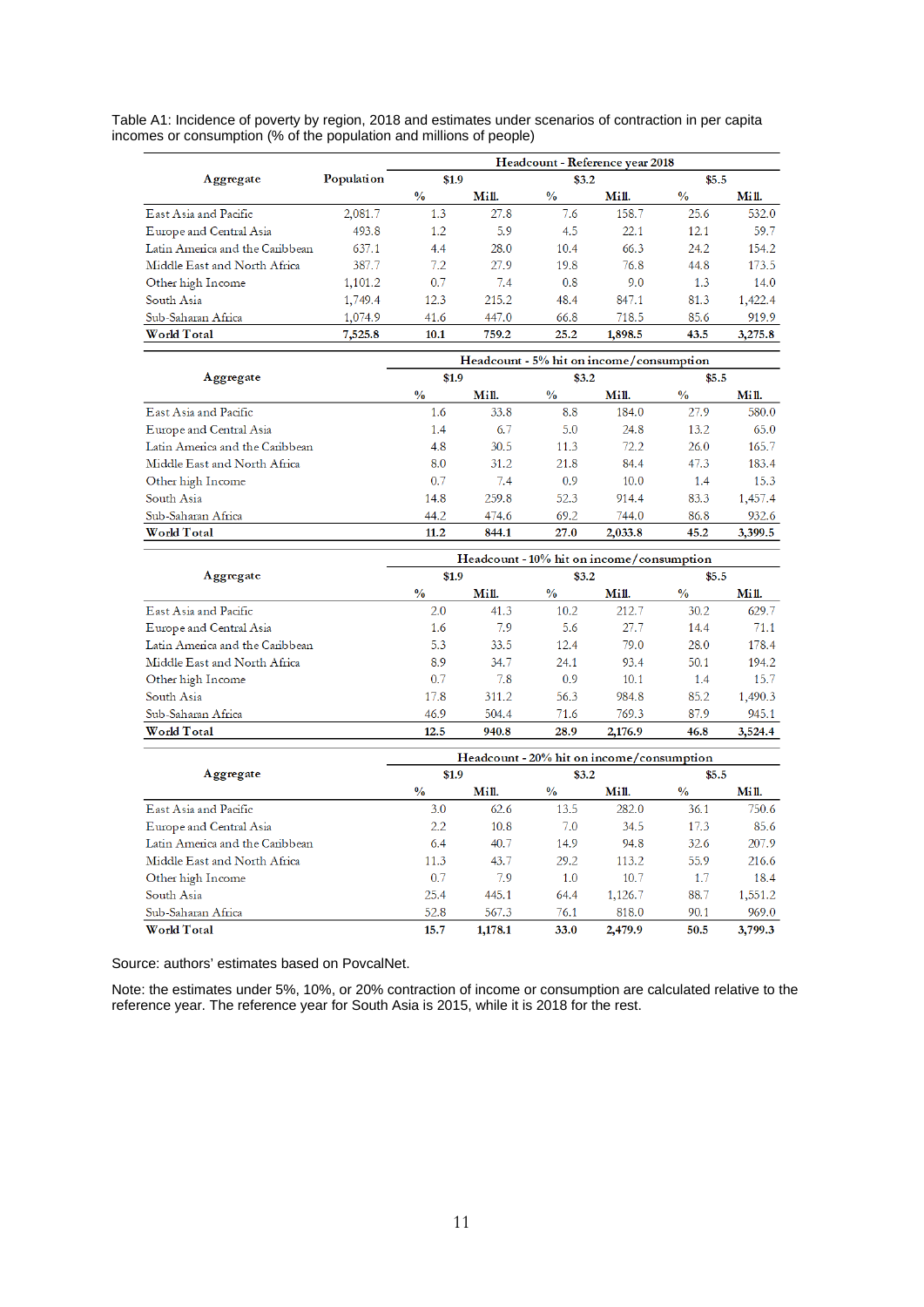Table A2: Additional global poverty as a result of per capita income or consumption contractions, by regions and using 2018 as reference year

| Aggregate                       |            |           | Number of poor at \$1.9 (million) | Additional poor (million) |          |            |            |
|---------------------------------|------------|-----------|-----------------------------------|---------------------------|----------|------------|------------|
|                                 | Status quo | $5\%$ hit | $10\%$ hit                        | $20%$ hit                 | $5%$ hit | $10\%$ hit | $20\%$ hit |
| East Asia and Pacific           | 27.8       | 33.8      | 41.3                              | 62.6                      | 6.0      | 13.4       | 34.8       |
| Europe and Central Asia         | 5.9        | 6.7       | 7.9                               | 10.8                      | 0.8      | 2.0        | 4.9        |
| Latin America and the Caribbean | 28.0       | 30.5      | 33.5                              | 40.7                      | 2.5      | 5.5        | 12.7       |
| Middle East and North Africa    | 27.9       | 31.2      | 34.7                              | 43.7                      | 3.3      | 6.8        | 15.9       |
| Other high Income               | 7.4        | 7.4       | 7.8                               | 7.9                       | 0.0      | 0.4        | 0.5        |
| South Asia                      | 215.2      | 259.8     | 311.2                             | 445.1                     | 44.5     | 95.9       | 229.8      |
| Sub-Saharan Africa              | 447.0      | 474.6     | 504.4                             | 567.3                     | 27.6     | 57.5       | 120.3      |
| <b>World Total</b>              | 759.2      | 844.1     | 940.8                             | 1,178.1                   | 84.9     | 181.6      | 419.0      |

|                                 |            |          | Number of poor at \$3.2 (million) |           |          | Additional poor (million) |            |  |  |
|---------------------------------|------------|----------|-----------------------------------|-----------|----------|---------------------------|------------|--|--|
| Aggregate                       | Status quo | $5%$ hit | $10\%$ hit                        | $20%$ hit | $5%$ hit | $10\%$ hit                | $20\%$ hit |  |  |
| East Asia and Pacific           | 158.7      | 184.0    | 212.7                             | 282.0     | 25.3     | 54.0                      | 123.3      |  |  |
| Europe and Central Asia         | 22.1       | 24.8     | 27.7                              | 34.5      | 2.6      | 5.5                       | 12.3       |  |  |
| Latin America and the Caribbean | 66.3       | 72.2     | 79.0                              | 94.8      | 5.9      | 12.7                      | 28.6       |  |  |
| Middle East and North Africa    | 76.8       | 84.4     | 93.4                              | 113.2     | 7.6      | 16.6                      | 36.4       |  |  |
| Other high Income               | 9.0        | 10.0     | 10.1                              | 10.7      | 1.0      | 1.1                       | 1.7        |  |  |
| South Asia                      | 847.1      | 914.4    | 984.8                             | 1,126.7   | 67.3     | 137.7                     | 279.6      |  |  |
| Sub-Saharan Africa              | 718.5      | 744.0    | 769.3                             | 818.0     | 25.5     | 50.8                      | 99.5       |  |  |
| <b>World Total</b>              | 1.898.5    | 2,033.8  | 2,176.9                           | 2.479.9   | 135.3    | 278.4                     | 581.4      |  |  |

|                                 |            |          | Number of poor at \$5.5 (million) | Additional poor (million) |          |            |            |
|---------------------------------|------------|----------|-----------------------------------|---------------------------|----------|------------|------------|
| Aggregate                       | Status quo | $5%$ hit | $10\%$ hit                        | $20%$ hit                 | $5%$ hit | $10\%$ hit | $20\%$ hit |
| East Asia and Pacific           | 532.0      | 580.0    | 629.7                             | 750.6                     | 48.0     | 97.6       | 218.6      |
| Europe and Central Asia         | 59.7       | 65.0     | 71.1                              | 85.6                      | 5.3      | 11.3       | 25.9       |
| Latin America and the Caribbean | 154.2      | 165.7    | 178.4                             | 207.9                     | 11.5     | 24.1       | 53.7       |
| Middle East and North Africa    | 173.5      | 183.4    | 194.2                             | 216.6                     | 9.8      | 20.7       | 43.1       |
| Other high Income               | 14.0       | 15.3     | 15.7                              | 18.4                      | 1.3      | 1.8        | 4.4        |
| South Asia                      | 1,422.4    | 1,457.4  | 1,490.3                           | 1,551.2                   | 35.0     | 67.9       | 128.8      |
| Sub-Saharan Africa              | 919.9      | 932.6    | 945.1                             | 969.0                     | 12.8     | 25.2       | 49.1       |
| <b>World Total</b>              | 3.275.8    | 3.399.5  | 3.524.4                           | 3,799.3                   | 123.7    | 248.6      | 523.5      |

Source: authors' estimates based on PovcalNet.

Note: the estimates under a 5%, 10%, or 20% per cent contraction of income or consumption are calculated relative to the reference year. The reference year for South Asia is 2015, while it is 2018 for the rest.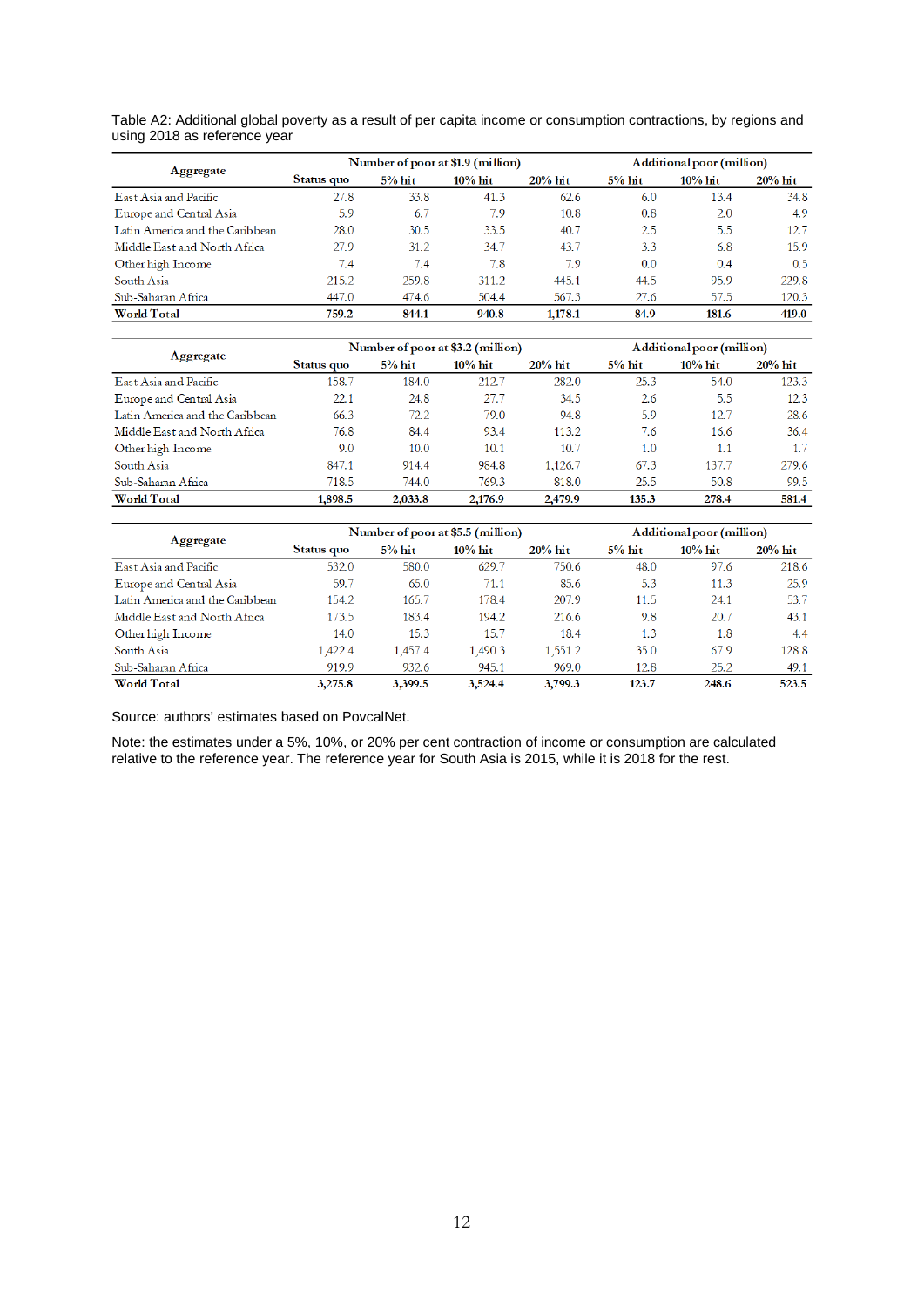Table A3: Incidence of poverty by region, 2015 and estimates under scenarios of contraction in per capita incomes or consumption (% of the population and millions of people)

|                                 |            | Headcount - Reference year 2018 |       |               |         |               |         |  |
|---------------------------------|------------|---------------------------------|-------|---------------|---------|---------------|---------|--|
| Aggregate                       | Population | \$1.9                           |       | \$3.2\$       |         | \$5.5         |         |  |
|                                 |            | $\frac{0}{0}$                   | Mill. | $\frac{0}{0}$ | Mill.   | $\frac{0}{0}$ | Mill.   |  |
| East Asia and Pacific           | 2,038.3    | 2.3                             | 47.0  | 12.5          | 254.0   | 34.9          | 710.6   |  |
| Europe and Central Asia         | 487.1      | 1.6                             | 7.8   | 5.6           | 27.4    | 14.2          | 69.2    |  |
| Latin America and the Caribbean | 618.5      | 4.1                             | 25.3  | 10.7          | 66.4    | 26.2          | 162.0   |  |
| Middle East and North Africa    | 368.2      | 3.8                             | 14.1  | 15.1          | 55.5    | 41.7          | 153.5   |  |
| Other high Income               | 1,083.5    | 0.7                             | 7.7   | 0.9           | 10.3    | 1.5           | 15.9    |  |
| South Asia                      | 1,749.4    | 12.3                            | 215.2 | 48.4          | 847.1   | 81.3          | 1,422.4 |  |
| Sub-Saharan Africa              | 992.1      | 42.3                            | 419.6 | 68.1          | 675.8   | 86.0          | 852.9   |  |
| <b>World Total</b>              | 7,337.2    | 10.0                            | 736.7 | 26.4          | 1,936.5 | 46.2          | 3,386.5 |  |

|                                 | $Headcount - 5% hit on income/consumption$ |       |               |         |               |         |  |  |
|---------------------------------|--------------------------------------------|-------|---------------|---------|---------------|---------|--|--|
| Aggregate                       | \$1.9                                      |       | \$3.2\$       |         | \$5.5         |         |  |  |
|                                 | $\frac{0}{0}$                              | Mill. | $\frac{0}{0}$ | Mill.   | $\frac{0}{0}$ | Mill.   |  |  |
| East Asia and Pacific           | 2.8                                        | 57.1  | 14.1          | 287.8   | 37.5          | 764.3   |  |  |
| Europe and Central Asia         | 1.8                                        | 9.0   | 6.2           | 30.3    | 15.5          | 75.4    |  |  |
| Latin America and the Caribbean | 4.5                                        | 27.9  | 11.8          | 72.8    | 28.2          | 174.6   |  |  |
| Middle East and North Africa    | 4.4                                        | 16.3  | 17.0          | 62.6    | 44.5          | 163.8   |  |  |
| Other high Income               | 0.7                                        | 7.8   | 1.0           | 10.6    | 1.5           | 16.4    |  |  |
| South Asia                      | 14.8                                       | 259.8 | 52.3          | 914.4   | 83.3          | 1,457.4 |  |  |
| Sub-Saharan Africa              | 44.9                                       | 445.9 | 70.3          | 697.3   | 87.2          | 864.7   |  |  |
| <b>World Total</b>              | 11.2                                       | 823.7 | 28.3          | 2,075.9 | 47.9          | 3.516.5 |  |  |

|                                 | Headcount - 10% hit on income/consumption |       |               |         |               |         |  |  |
|---------------------------------|-------------------------------------------|-------|---------------|---------|---------------|---------|--|--|
| Aggregate                       | \$1.9                                     |       | \$3.2\$       |         | \$5.5         |         |  |  |
|                                 | $\frac{0}{0}$                             | Mill. | $\frac{0}{0}$ | Mill.   | $\frac{0}{0}$ | Mill.   |  |  |
| East Asia and Pacific           | 3.4                                       | 70.2  | 16.0          | 326.1   | 40.3          | 821.6   |  |  |
| Europe and Central Asia         | 2.1                                       | 10.2  | 6.9           | 33.6    | 16.9          | 82.2    |  |  |
| Latin America and the Caribbean | 5.0                                       | 30.8  | 13.0          | 80.2    | 30.4          | 187.8   |  |  |
| Middle East and North Africa    | 5.2                                       | 19.1  | 19.4          | 71.3    | 47.6          | 175.1   |  |  |
| Other high Income               | 0.7                                       | 7.9   | 1.0           | 11.2    | 1.7           | 18.0    |  |  |
| South Asia                      | 17.8                                      | 311.2 | 56.3          | 984.8   | 85.2          | 1,490.3 |  |  |
| Sub-Saharan Africa              | 47.6                                      | 472.6 | 72.5          | 719.5   | 88.3          | 876.0   |  |  |
| <b>World Total</b>              | 12.6                                      | 921.9 | 30.3          | 2,226.6 | 49.8          | 3,651.0 |  |  |

|                                 | Headcount - 20% hit on income/consumption |         |               |         |               |         |  |  |
|---------------------------------|-------------------------------------------|---------|---------------|---------|---------------|---------|--|--|
| Aggregate                       | \$1.9                                     |         | \$3.2\$       |         | \$5.5         |         |  |  |
|                                 | $\frac{0}{0}$                             | Mill.   | $\frac{0}{0}$ | Mill.   | $\frac{0}{0}$ | Mill.   |  |  |
| East Asia and Pacific           | 5.3                                       | 107.6   | 20.4          | 416.4   | 46.6          | 950.5   |  |  |
| Europe and Central Asia         | 2.8                                       | 13.8    | 8.5           | 41.3    | 20.5          | 99.6    |  |  |
| Latin America and the Caribbean | 6.2                                       | 38.5    | 15.9          | 98.6    | 35.0          | 216.3   |  |  |
| Middle East and North Africa    | 7.2.                                      | 26.4    | 24.6          | 90.6    | 53.9          | 198.4   |  |  |
| Other high Income               | 0.8                                       | 8.2     | 1.1           | 12.0    | 1.9           | 20.5    |  |  |
| South Asia                      | 25.4                                      | 445.1   | 64.4          | 1,126.7 | 88.7          | 1,551.2 |  |  |
| Sub-Saharan Africa              | 53.6                                      | 531.5   | 76.9          | 762.8   | 90.5          | 897.5   |  |  |
| <b>World Total</b>              | 16.0                                      | 1,171.1 | 34.7          | 2,548.4 | 53.6          | 3,934.1 |  |  |

Source: authors' estimates based on PovcalNet.

Note: the estimates under 5%, 10%, or 20% contraction of income or consumption are calculated relative to the reference year 2015.